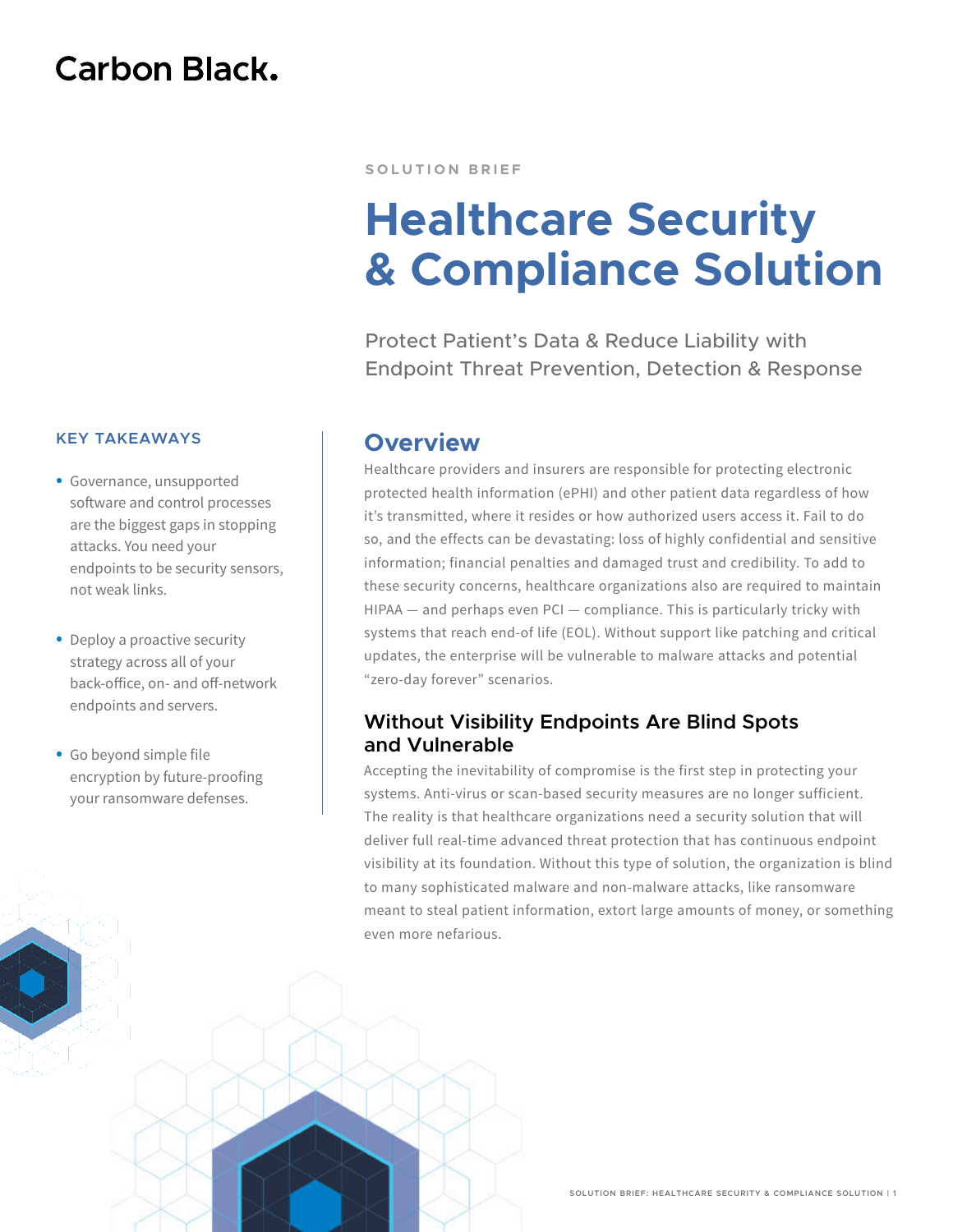## **Stop Ransomware Before It Starts**

Many industry associations and security advisors in the healthcare industry preach education of end-users above all else because employees can be the biggest deterrent to hackers getting in.

While it is important to add an employee training program to your security strategy, the reality is even the most educated end users, which never click on email attachments, and practice good security procedures can become victims of sophisticated exploits, through drive-bys and other exploit kits.

The best way to stop malware like Locky, TorrentLocker, and other ransomware variants is to implement a security system that continuously, centrally records all endpoint activity and stops untrusted code from executing on endpoints.

# **Stop Malware Attacks and Non-malware Attacks with the Carbon Black Security and Compliance**

Secure ePHI by closing the security gaps that are being exploited by targeted attacks and unknown malware. Built on a proactive, trust-based security approach, Carbon Black provides visibility, detection, response and protection for servers and endpoints. It also automates and manages many regulatory requirements listed in HIPAA/HITECH and PCI. The result is a focused security and compliance program that aligns resources and budgets with threats and risk, to secure a positive patient experience and prove Meaningful Use.

# **Transform Weak Links into Security Sensors**

Carbon Black provides IT security teams with comprehensive and effective application control by monitoring and recording all activity on endpoints and servers to detect and stop cyber threats that evade traditional defenses. The solution takes a policy-driven approach that enables you to easily determine and catalogue the software you trust.

Healthcare enterprises have a diverse population of endpoints and servers from traditional business systems to medical devices that scan a patient's personal, financial and health information. This data travels throughout the healthcare network through a number of different endpoints. With three different policydriven enforcement levels, you choose what level of enforcement will be most effective based on the type of endpoint or server you are protecting.

For example, XP may be running on workstations used by clinical staff, imaging modalities and other critical devices or terminals. These devices are typically connected via the network to the EHR/EMR and, therefore, can't just be disconnected. This leaves you facing a full hardware upgrade and/or upgrading the legacy applications running on the XP systems. These systems require a "set it and forget it" security approach. Deploying Carbon Black's lightweight agent and setting a high enforcement policy, locks down the system without disrupting performance. It also provides evidence for audits by offering full, detailed compliance reports.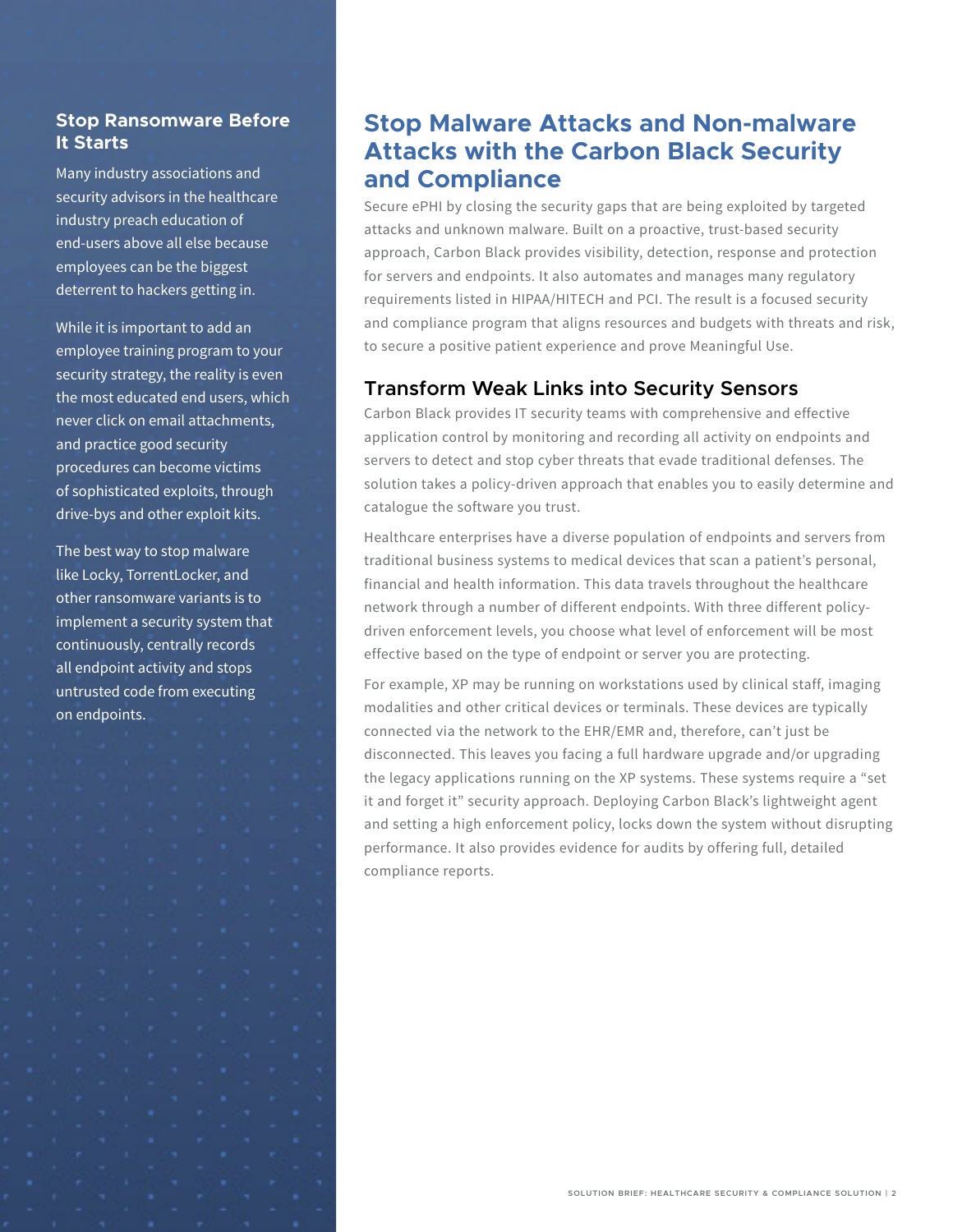# **Cb Protection**

Cb Protection leverages a comprehensive, aggregated advanced threat intelligence network that combines leading software reputation, threat indicator and attack classification services to provide some of the most accurate threat insight. Cb Protection offers Carbon Black's unique threat intelligence and industry-leading third-party intelligence sources to empower you to optimize and improve your prevention, detection, response and recovery capabilities.

- Threat Indicator Service for detection of malicious behaviors and compromise
- Reputation Service for trust ratings of known-good, known-bad and unproven software and domains
- Attack Classification Service for third-party attack context and attribution

**USE CASE: TOP PEDIATRIC HOSPITAL**

# **Following breaches, the hospital's IT and security team deploys a new generation of endpoint security against advanced threats.**

#### **SUMMARY**

One of the top three pediatric medical centers in the United States, this hospital serves patients from around the world who need treatment for rare diseases or complex surgical procedures. Following two security breaches, the hospital's CISO realized that his incumbent security solutions were insufficient to protect the facility against advanced threats. He also wanted to integrate his endpoint and network security. Like any medical organization, the hospital also needed to ensure that it complied with HIPAA requirements for securing patient records. That's why the hospital chose to deploy Cb Protection for FireEye.

#### **CHALLENGE**

Just as the hospital was about to deploy Mandiant's endpoint solution in its security stack, they decided to take another look at what Cb Protection could do. During the review process, the team became convinced that the solution offered a true next generation of endpoint security that was especially well suited for the critical needs of the hospital. They also wanted to ensure that their endpoint and network security solutions would work together seamlessly to eliminate blind spots and false positive alarms.

During its extensive evaluation of Cb Protection, the hospital was hit by CryptoLocker, one of the most sophisticated ransomware attacks ever seen. Once the Cb team showed how effectively it could stop such an attack, the process quickly moved from "we need to do more testing" to "how fast can we deploy Cb Protection?"

#### **THE CARBON BLACK SOLUTION**

The hospital deployed Cb Protection for Windows and Mac on its thousands of endpoints and saw immediate results as the Cb Protection sensors began monitoring and recording all activity on every machine. In addition, the hospital integrated its endpoint and network security by deploying Cb Protection for FireEye.

#### **RESULTS**

Carbon Black's advanced threat protection capabilities have successfully prevented further breaches at the hospital including a repeat of the CryptoLocker attack.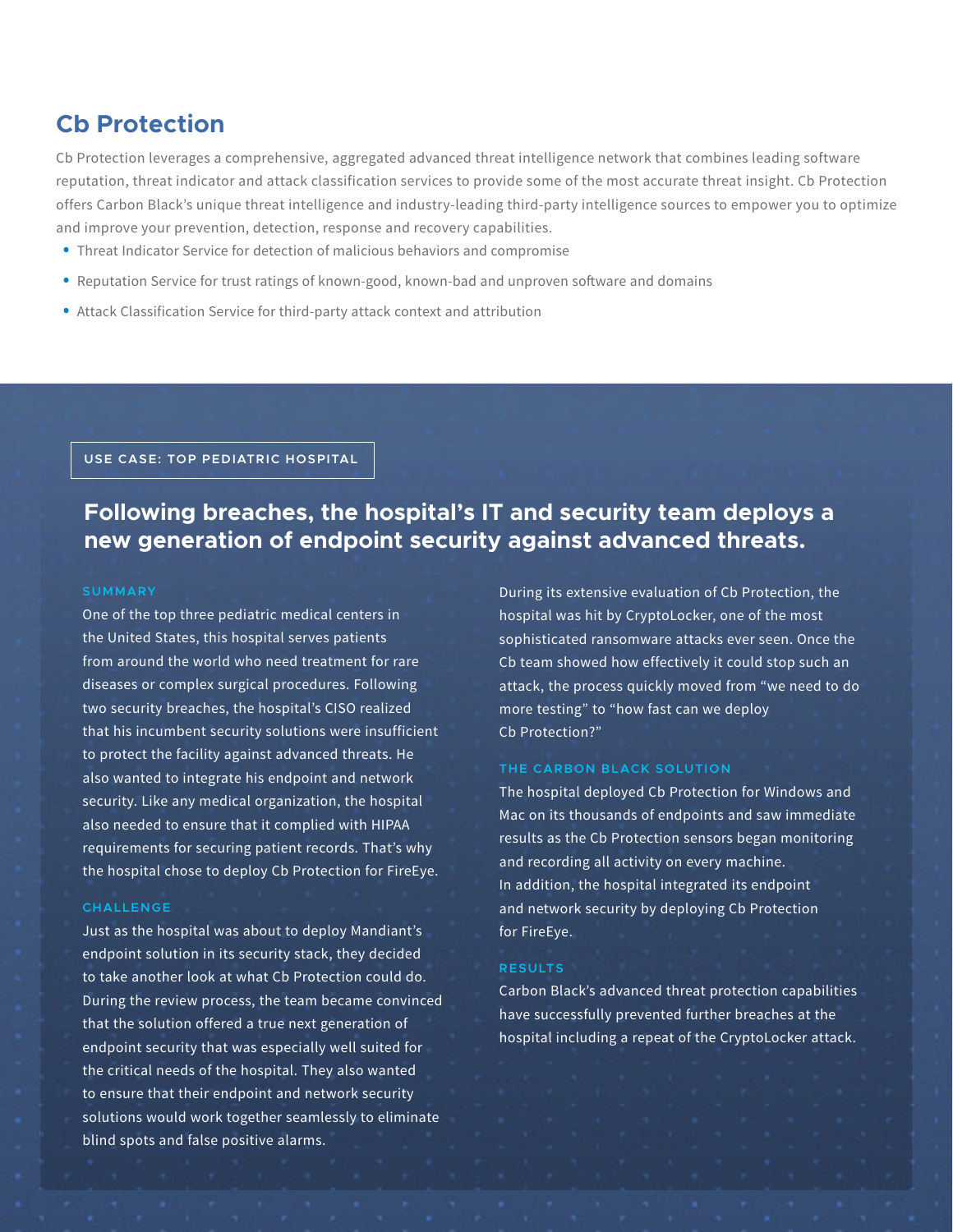### **Discovered by Carbon Black, PowerWare - Healthcare's newest security threat**

The Carbon Black Threat Research Team discovered a new family of ransomware, which they dubbed "PowerWare," through an unnamed healthcare client whom first brought the suspicious email to the company's attention. "PowerWare" targets organizations via Microsoft Word and PowerShell. PowerShell is the scripting language inherent to Microsoft operating systems. "PowerWare" is a new instance of ransomware utilizing native tools, such as PowerShell on operating systems.

"Traditional" ransomware variants typically install new malicious files on the system, which, in some instances, can be easier to detect. "PowerWare" asks PowerShell, a core utility of current Windows systems, to do the dirty work. By leveraging PowerShell, this ransomware attempts to avoid writing new files to disk and tries to blend in with more legitimate computer activity.

Deceptively simple in code, "PowerWare" is a novel approach to ransomware, reflecting a growing trend of malware authors thinking outside the box in delivering ransomware.

## **Secure Unsupported or Unpatched Software with a Positive Security Approach**

There are a number of reasons why healthcare organizations continue to use aging or unsupported software; budget, system integration requirements, business priorities, etc. As a result you have limited threat intelligence and situational awareness to fend off APTs. What's more, the inability to address this issue creates a bigger gap due to the inability to keep up with the everincreasing attack surface and the threats of never before seen attacks. These constraints make securing the environment difficult and can often cause compliance violations.

Carbon Black can lock down all in-scope endpoints and extend the security window to protect endpoints well past OS EOL deadlines and allow updates or upgrades to be scheduled when convenient. You get visibility to ensure that vulnerabilities are identified in real time and the entire system remains in a dynamic state.

Carbon Black's positive security is a model based on known, 'good' applications that are pre-approved to run. Every rule added to a positive security model increases what is known and allowed, while untrusted processes are blocked from executing. Positive security software is designed to secure all systems, including hardening out-of-date systems, such as XP — so anything that is not known will not run, preventing zero-day exploits and targeted attacks.

## **Cb Protection and Cb Response**

Cb Protection and Cb Response run across Windows, Mac and Linux machines to keep all endpoints and servers secure, whether on or off network, dramatically reducing an organization's attack surface. Together they go beyond basic security with advanced file integrity monitoring and control capabilities, enabling organizations to maintain continuous compliance with PCI-DSS, HIPAA/HITECH, SOX/GLBA, NERC CIP, NIST 800-53, and other regulations and frameworks.

Because your end user endpoints and critical infrastructure servers have very different requirements and prevention needs, Carbon Black provides flexible prevention options to ensure the right balance between organizational culture and risk posture. Regardless of the level of enforcement you choose, Carbon Black is always recording endpoint activity and base image drift, providing unprecedented visibility into your endpoints.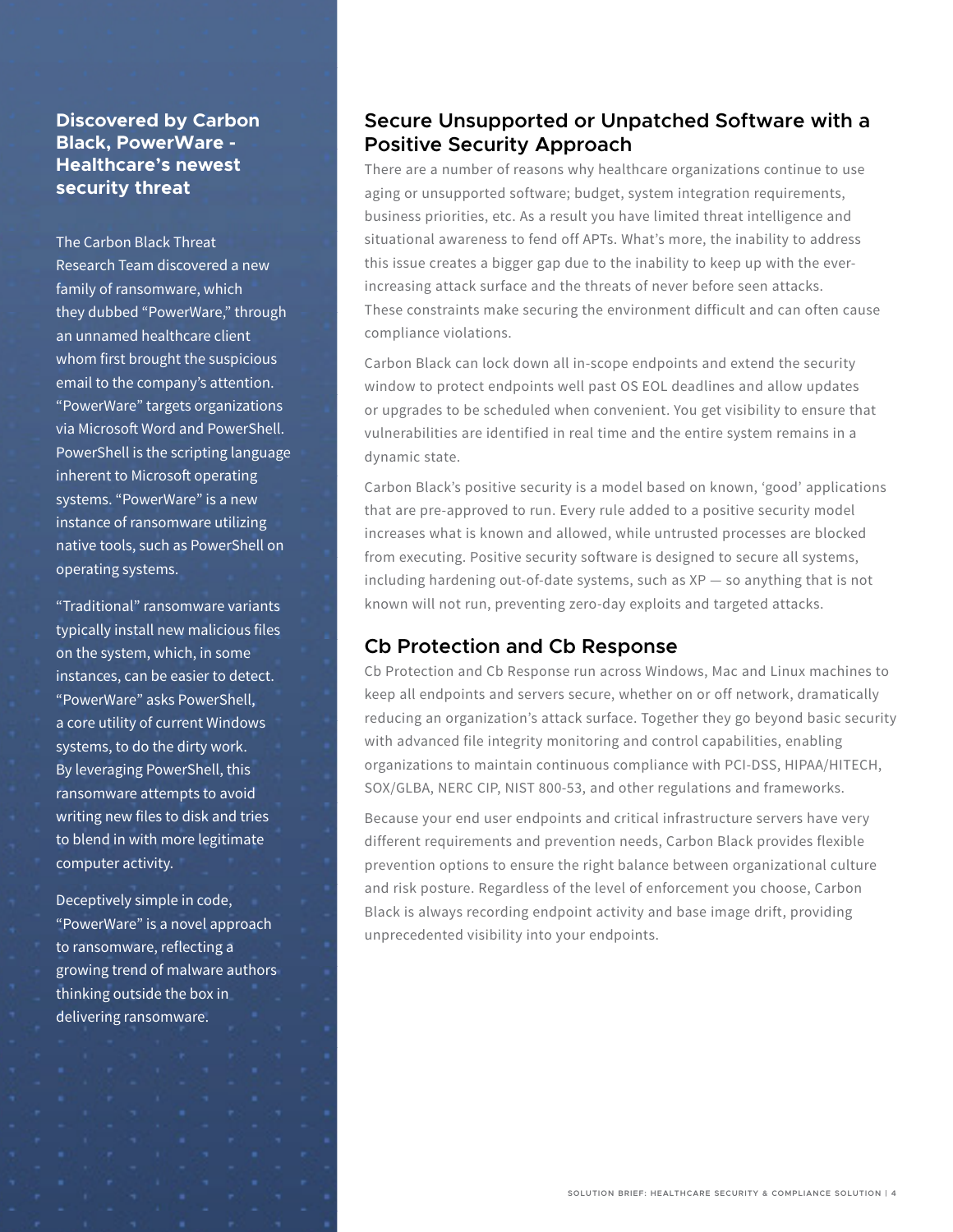# **Carbon Black makes it easy to comply with regulatory requirements for data collection, analysis, reporting, archival and retrieval.**

### **ENDPOINT LIABILITY**

# **PROCESS RELATED**

#### • Monitor, secure systems/assets across

- business security and supply chain
- Keeping compliant in all things cyber security on and off network

#### **BEHAVIORAL** • Personal convenience over procedure

- Privileged users
- Third-party service providers and contractors
- Insider accounts hacked

# **TECHNOLOGICAL**

- Unpatched systems
- Old operating systems and applications bugs
- System misconfiguration
- Internet of Things

| <b>Compliance</b><br>Control                                     | <b>Compliance Goals</b>                                                                                                                                                                                                                                                                        | <b>Carbon Black</b><br><b>Capabilities</b>                                                                                                                                                      | <b>Endpoint</b><br><b>Liability</b> |   | <b>HIPAA</b>                                                                                                                    | PCI                                                                                        |
|------------------------------------------------------------------|------------------------------------------------------------------------------------------------------------------------------------------------------------------------------------------------------------------------------------------------------------------------------------------------|-------------------------------------------------------------------------------------------------------------------------------------------------------------------------------------------------|-------------------------------------|---|---------------------------------------------------------------------------------------------------------------------------------|--------------------------------------------------------------------------------------------|
| Compliance<br><b>Risk</b><br>Analysis and<br>Measurement         | • A repeatable process for<br>identifying, categorizing and<br>measuring risk across corporate<br>assets<br>· Provide evidence of compliance<br>and communication of policies                                                                                                                  | • Create automatic<br>application baselines<br>• Automatic risk ranking<br>and trust ratings<br>• Continuous assessment,<br>enforcement and audit                                               | 2                                   |   | Administrative<br>Safeguards<br>164.308 (a)(1)<br>164.308 (a)(8)                                                                | Build and Maintain a<br>Secure Network and<br>Systems<br>PCI 2.2, PCI 2.4                  |
|                                                                  |                                                                                                                                                                                                                                                                                                |                                                                                                                                                                                                 | C                                   |   | Physical Safeguards<br>164.310(b)(1)                                                                                            | Maintain a Vulnerability<br>Management Program<br>PCI 5.1. PCI 6.1, PCI 6.                 |
|                                                                  |                                                                                                                                                                                                                                                                                                |                                                                                                                                                                                                 |                                     |   |                                                                                                                                 | <b>Implement Strong Access</b><br>Control Measures PCI 7.2                                 |
|                                                                  |                                                                                                                                                                                                                                                                                                |                                                                                                                                                                                                 | 2                                   | O | <b>Technical Safeguards</b><br>164.312(b)(1)                                                                                    | Regularly Monitor and<br><b>Test Networks</b><br>PCI 10.6                                  |
| Configuration<br>Change<br>Monitoring<br>and Chain of<br>Custody | • Protect critical information from<br>exposure<br>• Prevent unauthorized changes<br>to control files, including<br>configuration and log files<br>· Establish an audit-able chain of<br>custody for all control file changes<br>• Real-time monitoring and<br>recording of all critical files | • Enforcing configuration<br>control policies for<br>compliance<br>• Control policies<br>recognize legitimate and<br>malicious changes<br>• Near real-time<br>monitoring<br>of your environment | C                                   |   | Administrative<br>Safeguards<br>164.308 (a)(6)                                                                                  | <b>Build and Maintain a</b><br>Secure Network and<br>Systems<br>PCI 2.2, PCI 2.4           |
|                                                                  |                                                                                                                                                                                                                                                                                                |                                                                                                                                                                                                 | C                                   |   | Physical Safeguards<br>164.310(b)(1)                                                                                            | Maintain a Vulnerability<br>Management Program<br>PCI 6.4.5                                |
|                                                                  |                                                                                                                                                                                                                                                                                                |                                                                                                                                                                                                 | 2                                   | O |                                                                                                                                 | Regularly Monitor and<br><b>Test Networks</b><br>PCI 10.2, PCI 10.3, 10.5,<br>11.5a, 11.5b |
| Device & USB                                                     | • Prevent unauthorized portable<br>devices from accessing<br>information in the protected<br>environment<br>• Prevent protected information<br>from being removed or disclosed<br>via portable devices                                                                                         | · Prevent data loss<br>• Granular and flexible<br>device and port control<br>• Evidence for audits                                                                                              | 2                                   |   | Administrative<br>Safeguards<br>$164.308 (a)(3)$ ,<br>164.308(b)(1),<br>164.310 (a)(1),<br>Physical Safeguards<br>164.312(a)(1) | <b>Implement Strong Access</b><br><b>Control Measures</b><br>PCI 7.1, 9                    |
|                                                                  | • Prevent the installation of<br>unapproved software or malware<br>from removable devices                                                                                                                                                                                                      |                                                                                                                                                                                                 | C                                   |   | Physical Safeguards<br>164.310 $(d)(1)$ ,<br>164.312(c)(1)                                                                      | Maintain an Information<br>Security Policy 12.3                                            |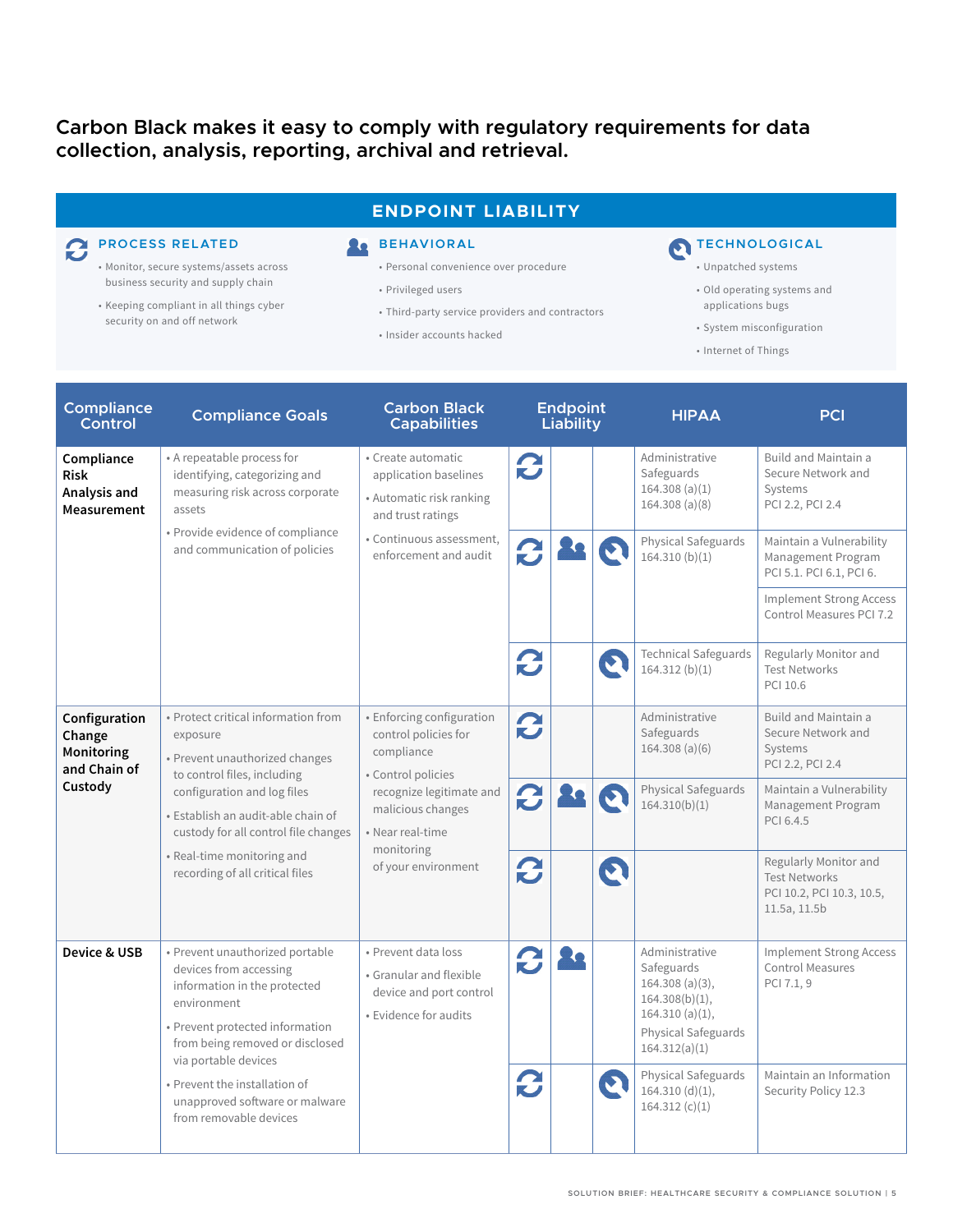| <b>Compliance</b><br><b>Control</b>                                           | <b>Compliance Goals</b>                                                                                                                                                                  | <b>Carbon Black</b><br><b>Capabilities</b>                                                                                                                                                      | <b>Endpoint</b><br>Liability |  |             | <b>HIPAA</b>                                                                                                                                                              | PCI                                                                                                                                      |
|-------------------------------------------------------------------------------|------------------------------------------------------------------------------------------------------------------------------------------------------------------------------------------|-------------------------------------------------------------------------------------------------------------------------------------------------------------------------------------------------|------------------------------|--|-------------|---------------------------------------------------------------------------------------------------------------------------------------------------------------------------|------------------------------------------------------------------------------------------------------------------------------------------|
| <b>File Integrity</b><br>Monitoring<br>and Control                            | • Detect changes to critical files,<br>including configuration and log<br>files<br>• Real time monitoring and<br>recording of all critical files                                         | · Prevent unauthorized<br>changes to critical files<br>• Standard and custom<br>rules<br>• Evidence and artifacts<br>for auditors<br>• Correlated and<br>contextual logging for<br><b>SIEMs</b> | 2                            |  |             |                                                                                                                                                                           | Build and Maintain a<br>Secure Network and<br>Systems<br><b>PCI 2.2</b>                                                                  |
|                                                                               |                                                                                                                                                                                          |                                                                                                                                                                                                 | B                            |  |             | Administrative<br>Safeguards<br>164.308 (a)(3)<br><b>Technical Safeguards</b><br>164.312(e)(2)(i)                                                                         | <b>Implement Strong Access</b><br>Control Measures<br><b>PCI 7.1</b>                                                                     |
|                                                                               |                                                                                                                                                                                          |                                                                                                                                                                                                 | 2                            |  | $\mathbf C$ | Administrative<br>Safeguards<br>164.308(a)(7)(ii)(A),<br>164.308(a)(7)(ii)(B),<br>164.308(a)(7)(ii)(C)<br><b>Technical Safeguards</b><br>164.312 (c)(1),<br>164.312(e)(1) | Regularly Monitor and<br>Test Networks PCI 10.5.5                                                                                        |
| Malware<br>Prevention<br>and<br>Continuous<br>Compliance<br><b>Visibility</b> | · Block all malicious software<br>• Address threat from zero-day<br>attacks<br>. Provide evidence that controls<br>map to corporate policies                                             | · Blocks UNKNOWN<br>malware<br>· Flexible control policies<br>for users<br>· Documented control<br>with audit-ready reports                                                                     | $\boldsymbol{c}$             |  |             | Administrative<br>Safeguards<br>164.308(a)(5)(ii)(B)                                                                                                                      | Maintain a Vulnerability<br>Management Program<br>PCI 5.1, PCI 5.2, PCI 5.3                                                              |
| <b>Security Policy</b><br>Awareness,<br><b>Enforcement</b><br>and Audit       | · Demonstrate that compliance<br>policy awareness plans are in<br>place, enforced and audited<br>• Provide evidence that policies<br>have been communicated to<br>employees/stakeholders | • Ongoing policy<br>awareness and<br>enforcement<br>• Positive device control<br>· Policy exception<br>requests and logging<br>· Evidence-based<br>compliance                                   | C                            |  |             | Administrative<br>Safeguards<br>164.308(a)(5)(ii)(A)                                                                                                                      | Maintain a Vulnerability<br>Management Program<br><b>PCI 5.4</b>                                                                         |
|                                                                               |                                                                                                                                                                                          |                                                                                                                                                                                                 | $\boldsymbol{c}$             |  |             | Administrative<br>Safeguards<br>164.308(a)(4)<br>164.308(a)(5)(ii)(C)<br>164.308(a)(5)(ii)(D)<br><b>Technical Safeguards</b><br>164.312(d)                                |                                                                                                                                          |
|                                                                               |                                                                                                                                                                                          |                                                                                                                                                                                                 | 2                            |  | D           | <b>Technical Safeguards</b><br>164.312(b)                                                                                                                                 | Regularly Monitor and<br>Test Networks PCI 10.7,<br>10.8, 11.5.1<br>Maintain an Information<br>Security Policy PCI 12.1,<br>12.1.1, 12.3 |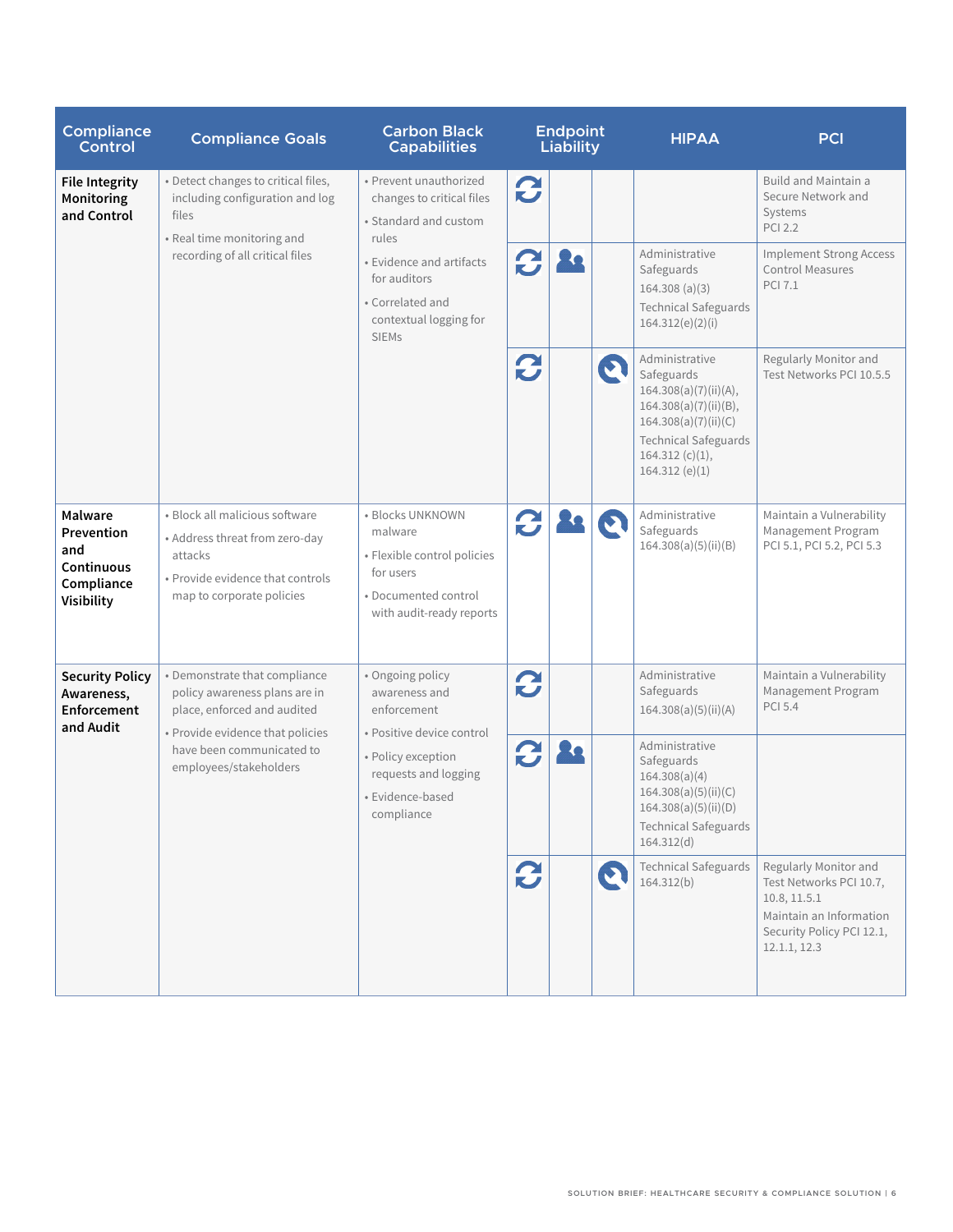# **Summary**

More than ever, cybercriminals are targeting healthcare enterprises using a new breed of advanced threats in order to steal and exploit patients' personal and financial information. You understand these security challenges, but remain unable to adequately protect these systems due to a continued reliance on legacy antivirus solutions, aging software, and human error. And while the aftereffects of a data breach are worrisome in their own right, you also grapple with how a security breach will affect ongoing compliance with HIPAA requirements. At Carbon Black, our mission is to provide healthcare organizations a solution that will allow them to close these gaps by controlling change, blocking advanced threats, and securing patients' personal and financial information to significantly minimize attack surfaces and comply with key HIPAA and PCI requirements.

#### **Threat detection and response in seconds**

- Always have the information to instantly detect and respond top an attack.
- Real-time, "always-on" monitoring and recording means never wait for a sweep, poll or scan.
- See the entire "kill chain" of any attack and stop it in its tracks with innovative visualization technology.

#### **Multiple, customizable, signature-less forms of prevention**

- Only Carbon Black can customize for each group of machines and users.
- Mix and match different levels of Default-Deny—the best known form of prevention.
- You are in control of the level and type of protection you deploy

#### **Automated alert analysis and threat remediation**

- Prioritize alerts with real-time endpoint data, and investigate incidents from days to minutes.
- Locate every instance of a suspicious file across endpoints and services and enfoprce security policies to stop an attack and prevent it from happening again.
- Quickly determine risk of files arriving on your endpoints and servers—both automatically and on-demand.

#### **Protect all end users and servers, including remote and offline**

- Deploy Carbon Black on all of your endpoints and lower your risk profile by expanding protection to even remote and disconnected users.
- Real-time sensor watches and rercords everything while the endpoint is disconnected to maintain a full history.
- Runs on Windows, Mac, and Linux machines.

#### **Integrates seamlessly into your environment**

- Use endpoint data any way you want with open APIs.
- Integrate and correlate with network security products, analytics, SIEM solutions, and even home-grown tools.

**Global ransomware damage costs are predicted to exceed \$5 billion in 2017. That's up from \$325 million in 2015—a 15X increase in two years, and expected to worsen.** 

**Ransomware attacks on healthcare organizations—the No. 1 cyber-attacked industry will quadruple by 2020.**

-CSO Business Report, Oct. 17, 2017